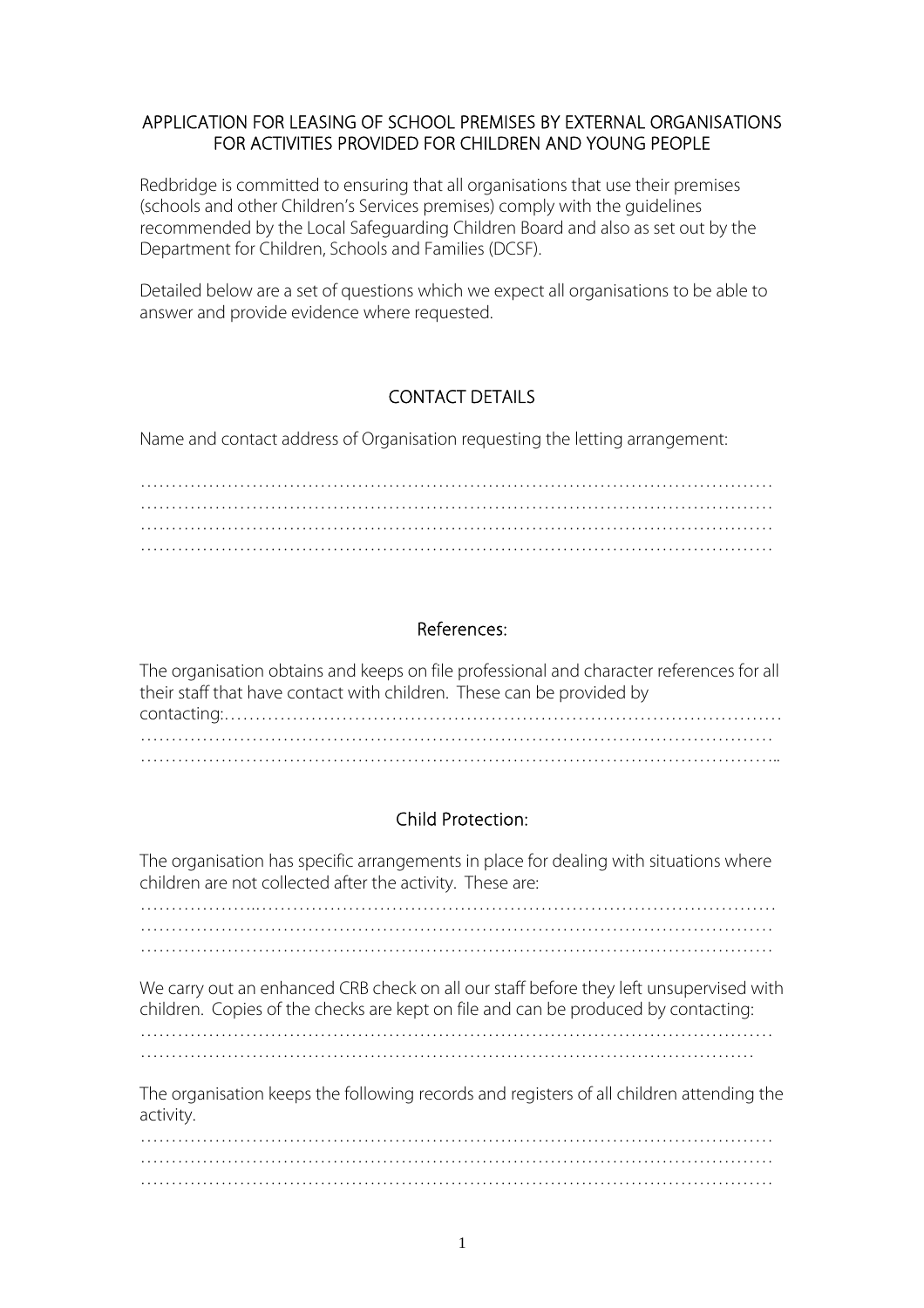The organisation keeps the following records of all staff and tutors who have contact with children on this site:

The organisation have a trained first aider in attendance at all times and suitable first aid equipment - YES/NO

## Qualifications and Registration:

All the staff have the appropriate qualifications. Please provide details of the qualifications held by staff (you may attach additional sheets if necessary):

………………………………………………………………………………………… ………………………………………………………………………………………… …………………………………………………………………………………………

The organisation is registered with the appropriate national registered body (e.g. FA for football organisations): Please provide details:

If providing childcare please confirm that the organisation is registered with Ofsted and the registration details:

…………………………………………………………………………………………

## Health & Safety:

If the organisation is using potentially hazardous equipment provided by the school then it will be operated by suitably trained staff and it will be supervised at all times by an adult member of staff. Please give details of the arrangements that you will put in place:

………………………………………………………………………………………… …………………………………………………………………………………………. …………………………………………………………………………………………..